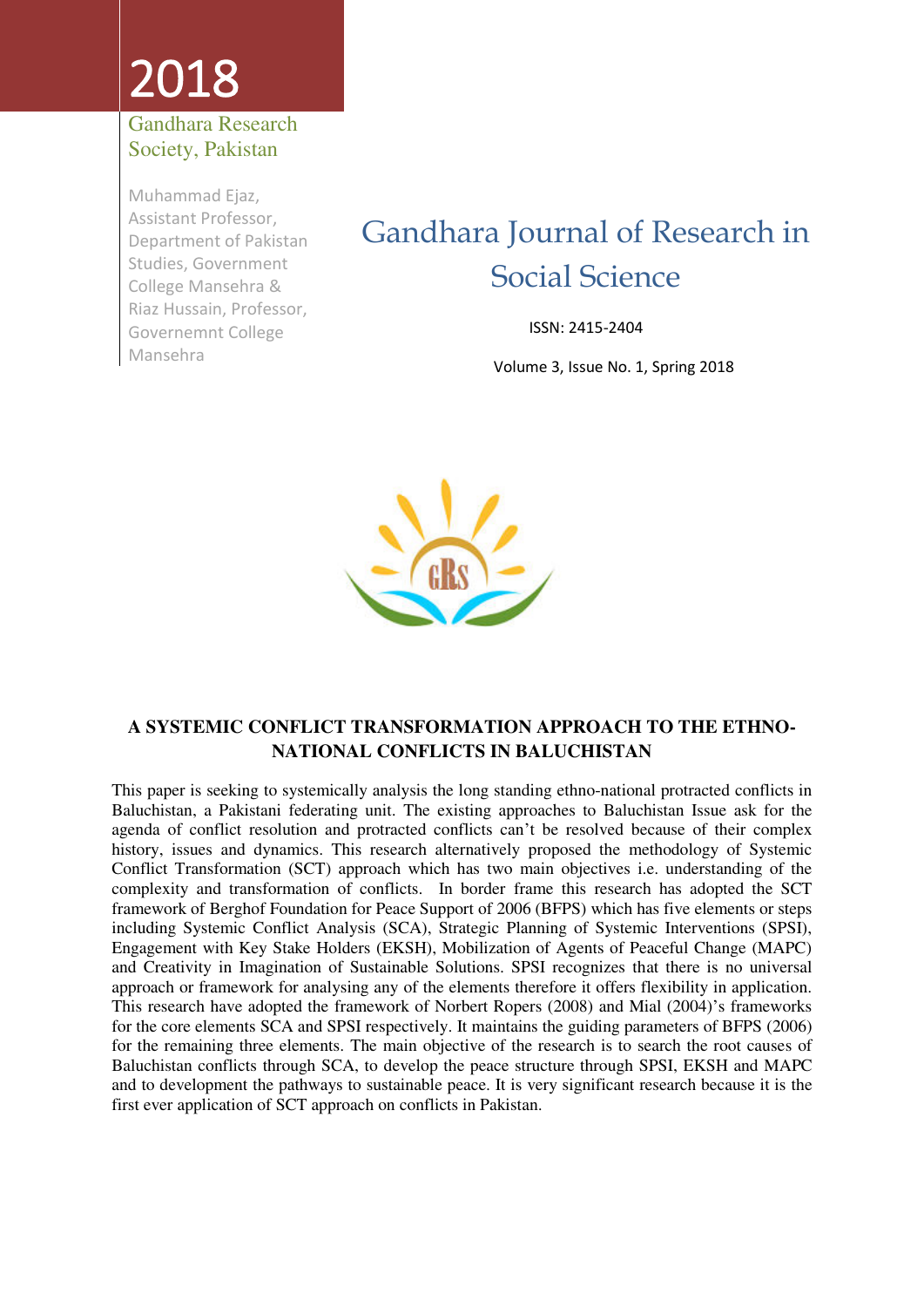#### **A SYSTEMIC CONFLICT TRANSFORMATION APPROACH TO THE ETHNO-NATIONAL CONFLICTS IN BALUCHISTAN**

Muhammad Ejaz & Riaz Hussain

Baluchistan a federating unit of Pakistan is consisted of many ethnic identities. National tendencies based on ethnic identity had resentment over the federal parliamentary system because of its failure in providing the provincial autonomy, control of the Baluch over their recourses and due share in national politics, military and bureaucracy. The long standing ethic violence had been started in late 1940s which has caused problem of governance and insecurity for state, sense of discrimination and deprivation and lack of freedoms and liberties among the men in society. Therefore, they are asking for provincial control or the complete independence. The scholars have written much about the position of conflicts, damages related with it and the solution of these conflicts. Ethno-national conflicts are protracted, asymmetric and complex conflicts and the nature and dynamics of these conflicts is very difficult to be understood until a viable approaches like Systemic conflict analysis (SCA) is to be applied. The protracted conflicts cannot be resolved; because there are chances of their reemergence therefore they can only be transformed. It is strange there is not a single research on the conflict transformation on conflicts in Baluchistan in general and ethno-national conflicts in particular. Therefore, this research will look and analysis the conflicts from the perspective of relatively new field "Systemic conflict transformation" (SCT), which scientifically analysis the conflicts first and then under that analysis present measures for the constructive transformation of the conflicts.

#### **1. Systemic Conflict Transformation**

The end of Cold War has changed the nature of conflict internationally. The inter-state conflicts of the security environment of Cold War have been diminished and intra-state conflicts particularly the ethnic conflicts have become the major feature. These conflicts have the protracted conflict history and longevity is another feature. The original cause of the conflict goes away to the background and violence of both parties and conflict own dynamics become very important. The actors' involve themselves in vicious spiral of action and reaction, which make their positions more embed and a strong split of friend and foe is observed and friend of foe is also considered as foe. This complex nature makes it difficult for the academicians, peace-builders to understand the actors, positions, issue and context in conflict. <sup>i</sup> The net result is the lack of understanding, fragmented and over optimistic policy designs and too late and too little responses. <sup>ii</sup> SCT lacks the border frame until the development of framework of BFPS (2006) which has five elements i.e. The SCA, SPSI, EKSH, MAPC and CISS.<sup>iii</sup> The first element SCA and the last one SISS are the core and significant in the frame because of probing and implementation nature while the remaining three have secondary values in analysis. There is no magical or universal methodology of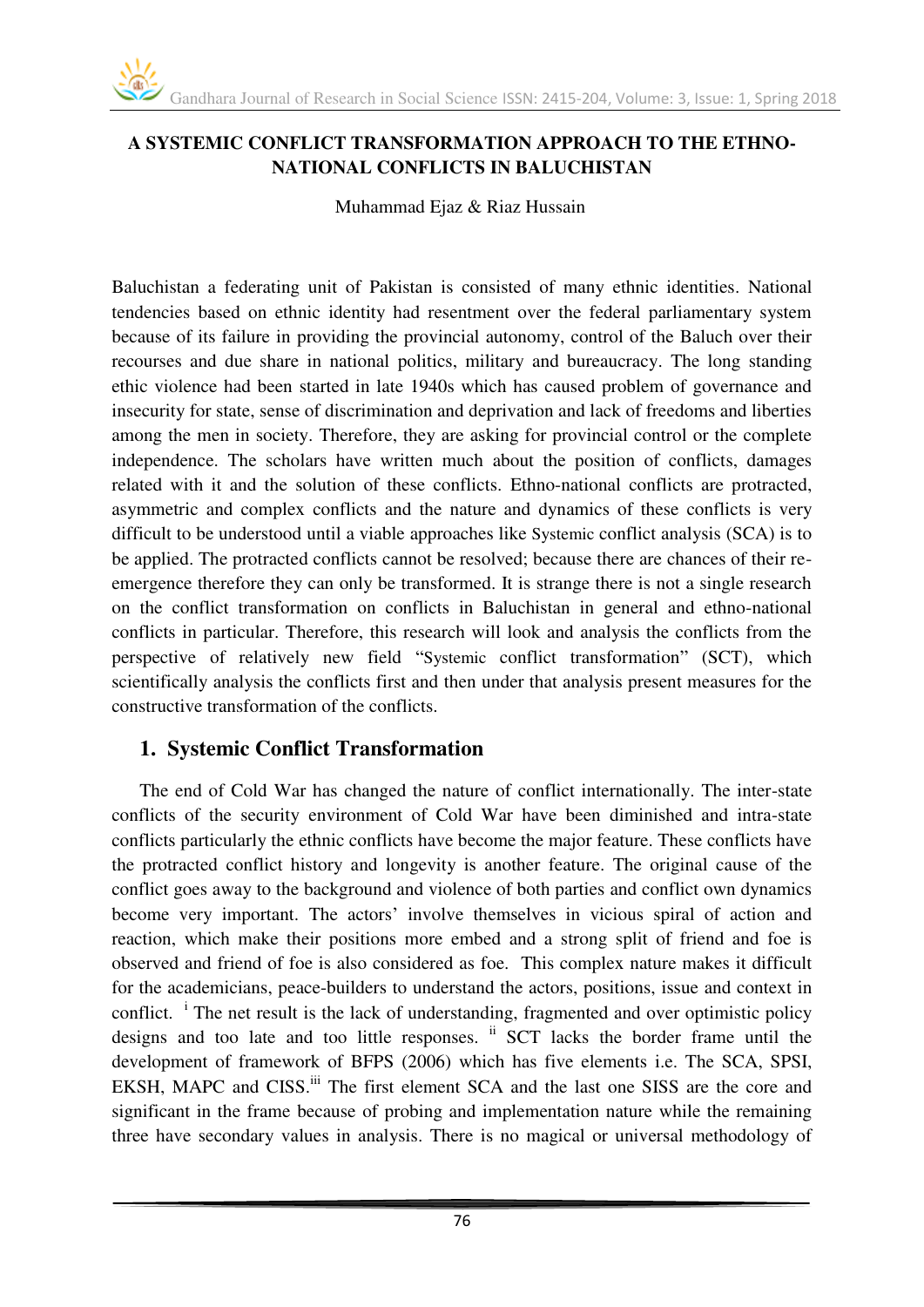these elements, rather because of different structure and context and high flexibility of SCT approach any method can be espoused.iv

# **1.1 SCA**

The systematic thinking in social science roots in verity of theories and practices which aim at, to construct and deconstruct the events in order to control their course. It is interesting though, the systemic thinking has been influenced by many from 1950s to 1980s, but they failed to provide the generally accepted framework of understanding. The understanding of the conflicts from the perspective of systematic approaches for the first time applied in late 1980s by the conflict resolution school but there application was too narrow and remained ineffective in captivating conflicts at systematic level.  $\degree$  The analysis lacks framework for analysis until the initiative of BFPS which defined it and discussed its aims, normative bases and outlined the key elements while taking the complexity of the conflicts for the application of systematic thinking for the design of peaceful interventions for peace. This research is interested in the SCA of Norbert Ropers (2008) director of BFPS which has been the Conflict Mapping of Paul Wehr (1979) who highlighted the five elements for consideration conflict analysis i.e. Conflict history, context, parties, issues and dynamics. vi The Roper's approach to systemic analysis of conflicts involves the conflicting parties, the issues in between them; historical dimension, the contextual and structural factors, the perspective of warring parties and conflict resolution options to be framed.

#### **1.2 SPSI**

It means to make-out that would reflect the complexity of conflict system. It involves the questions of "how to make use of most effective leverage points for change, how to link activities of different tracks, how to sequence peace support measures in most effective way and how planners would have to take the political dynamics. There is no miraculous formula of SPSI rather it is dependent on the complexity of conflict system vii

#### **1.3 EKSH**

Engagement with conflict actors is challenging because it is process of relationship building. SCT demands inclusive approaches and even parties of minor stake on one hand and placatory, hardliner and spoilers on other hand should also be taken into consideration. It requires trust building empathy, institutionalisation of capacity building and communication between internal and external actors. It aims at changing the strategies, perception and future aspirations and the real objective is the interests of parties may be acknowledged if not satisfied. viii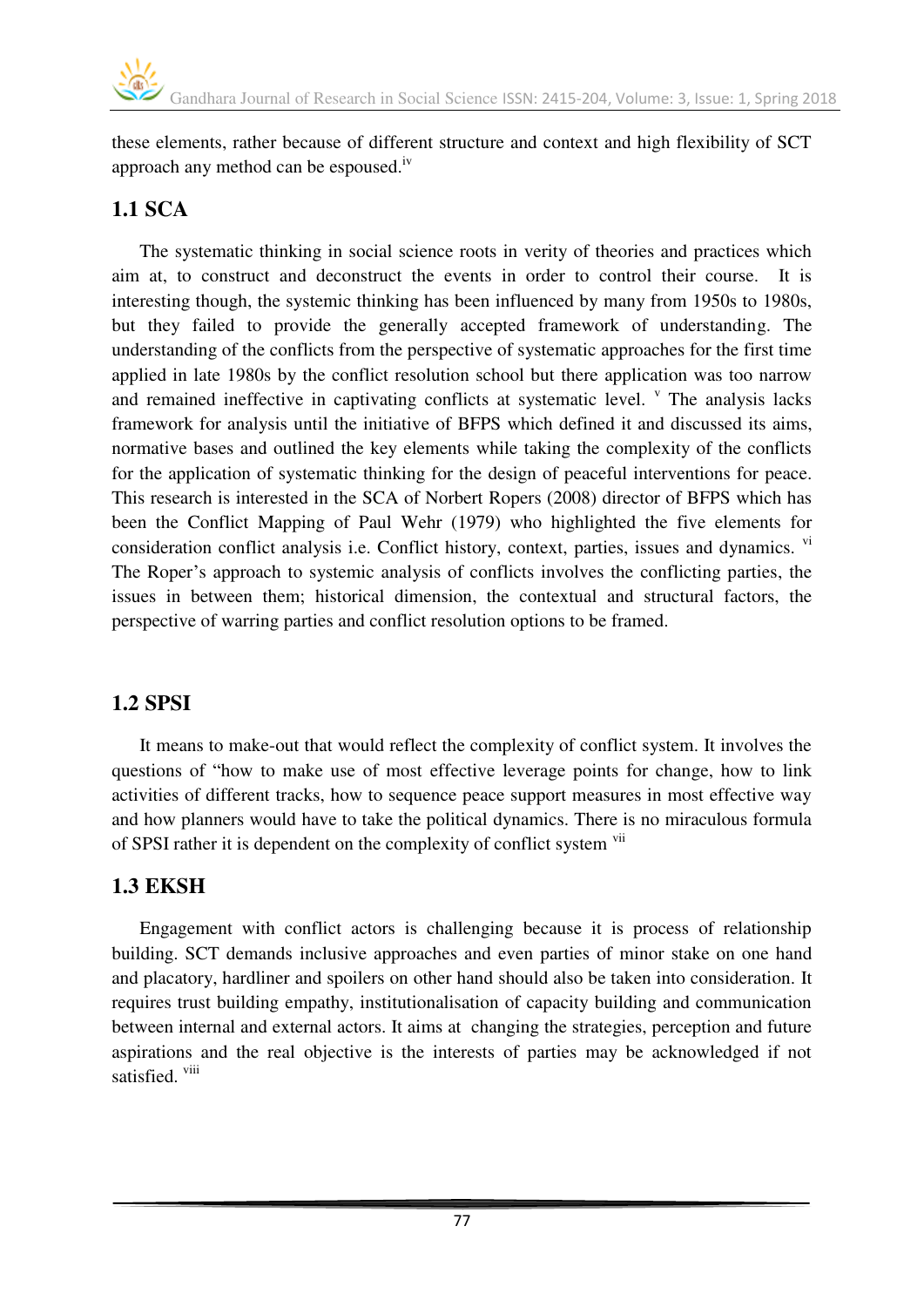# **1.4 MAPC**

Agents of peace are groups and individuals within the conflict system which contribute or have potential of contribution for the commencement of process of peace and subtraction of violence. The flourishing CT appears from system therefore the local should have primary while the external should have secondary role of identification of locals, moral and material support and cooperation in constructive transformation. It is a long term engagement and it aims at capacity building, trust building and network management and advocacy work. Like other elements, there is no specific methodology of MAPC.<sup>ix</sup>

# **1.5 CISS**

CISS means "the reframing issues and brining the new perspectives that can break the destructive action-reaction cycles." It also demands potential solutions and acceptance of solutions by parties concern. The third party offers adequate support and frameworks on which deals stands.<sup>x</sup> Even it does not have a fixed approach but it is the CT in other words. CT as an approach to peace building goes beyond the philosophy and practice of managing of Conflict Management School and resolving the conflicts and gives it to end of Conflict Resolution School. Currently, it is the dominated theory and different case studies have proved it as better solution to the protracted conflicts. It searches for the root causes of the conflicts and believes that conflicts are inherently negative but they have constructive attributes as well because they create movement and bring change in life. They are destructive too because they disturb the peace of society and bring grievances. It focuses on the transformation of society from destructive behaviour to the non-destructive behaviour and to rebuild constructively the relations between warring parties which have been disturb during conflicts.  $X<sup>i</sup>$  CT theorists believe that conflicts are caused because of imbalance of power and change in relationship, therefore, it is very difficult to treat conflicts as somewhat that have an end and the relationship is ongoing. Until the relationship is transformed the conflicts reoccur in future. <sup>xii</sup> CT is a gradual, long term and complex process that requires long term engagements and interactions. It is not only a non-violent approach but also a way of thinking about the perceptive of conflicts. It emphasises on the involvement of middle range and lower range leaders instead of top gross in peace building. So many theorists have presented their frameworks of transformation. Vayryen (1991) proposed four types of transformations i.e. Actor, rule, issue and structural transformation. xiii Ledrech (1997) main transformation is; personal change, relational change, cultural change and structural change.  $x$ iv Hugh Miall (2004)<sup>xv</sup> added actor, context, structure, issue and personal/narrative transformations. This research is interested in Miall (2004) elements of CT.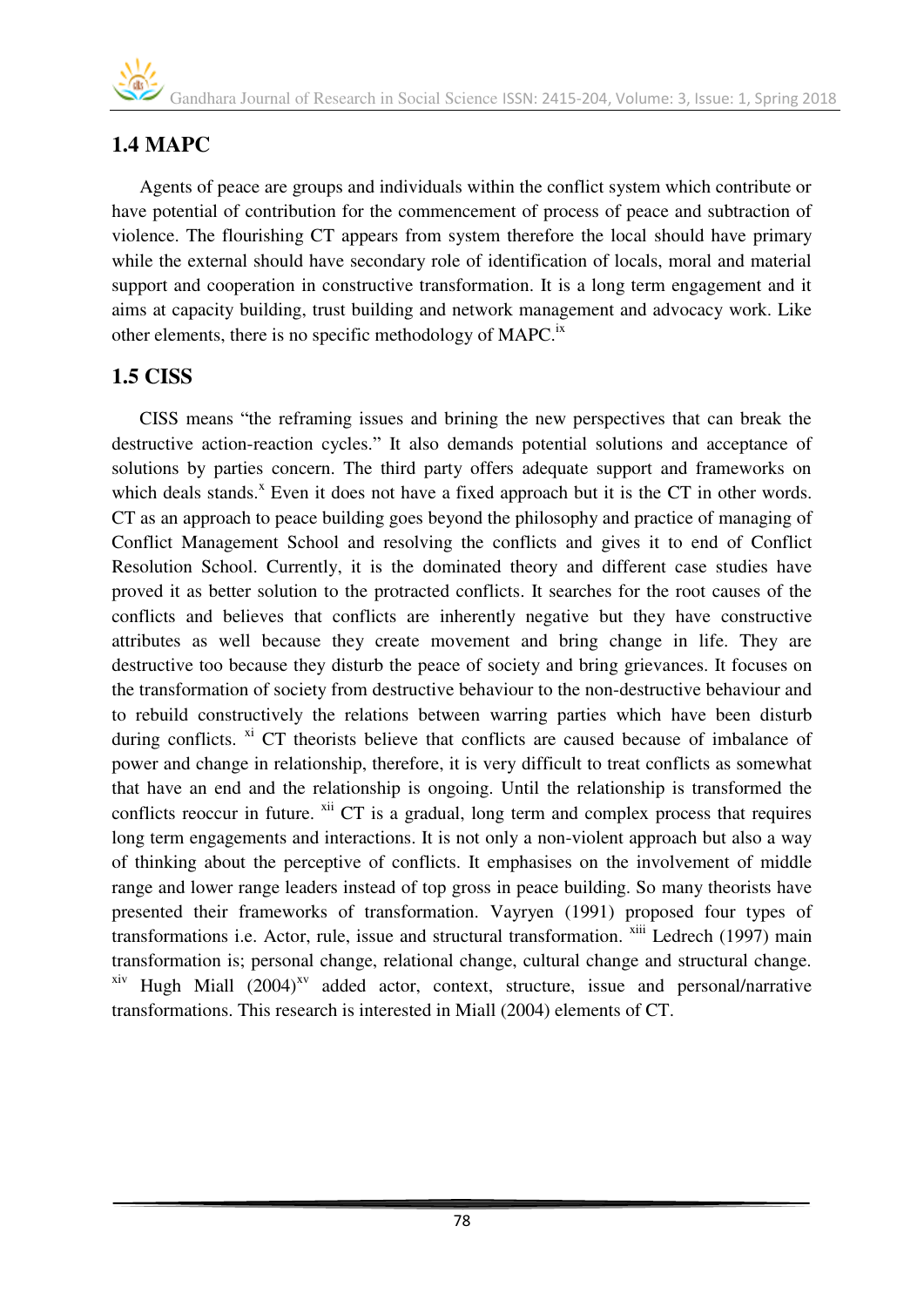# **2. Systemic Conflict Analysis of Ethno-National Conflicts of Baluchistan**

#### **2.1 Conflict Analysis of Ethno-National Conflicts**

Baluchistan, a bigger unit of Pakistan by territory is the conflict prone area. Though, there are so many conflicts which have become an issue for peace-making this research will focus on ethno-national movements and conflict which have been caused by them.

# **2.1.1 Conflict Parties**

The population of Baluchistan is divided into two main ethnic identities i.e. Baluch and Pashtoons (before 1970 Baluch and Brahui considered themselves as separate identities but "1970s Crises" made them one) and 27 major tribes. Almost 60% speaks Baluch or Brahuri (considers as languages of in-group) and Pashto, Urdu and Saraki is the language of the remaining 40% people. Baluchistan consists of tribal system which has nomadic as well as features of settled life. xvi The tribal chiefs are the source of all power in the society. The main conflicting parties with state are twofold, one are "nationalists", who have trust in federal system but they want rights and more provincial autonomy and second are "insurgents" who are struggling for complete freedom and greater Baluchistan (consisted of Pakistani and Iranian area).

| <b>Conflicts</b> | <b>Primary Parties</b>                                           | <b>Secondary Parties</b>         | <b>Tertiary Parties</b>       |
|------------------|------------------------------------------------------------------|----------------------------------|-------------------------------|
| Ethno-national   | Federation of Pakistan                                           | Common Public                    | <b>IGOs</b>                   |
| <b>Conflicts</b> | <b>Security Forces</b>                                           | Media                            | Local NGOs                    |
|                  | Punjabi Establishment                                            | Local Intelligence               | International advocacy        |
| (Nationalists)   |                                                                  | Agencies                         | Civil Society                 |
|                  | Pakhtunkhwa Mili Awami Party (PMAP)                              | Diaspora Population              | <b>Institutions</b>           |
|                  | Awami National Party (ANP)                                       | <b>Political Interest Groups</b> | Businessmen, Teacher          |
|                  | National Party Hai Group(NPH)                                    |                                  | and Journalists               |
|                  | Baluch National Awami Party (BNAP)<br>Iamhoori Water Dorty (IWD) |                                  | Scholars                      |
| Ethno-national   | Government of Pakistan                                           | Common Public                    | <b>Strategic Conflict</b>     |
| <b>Conflicts</b> | Pakistan's Armed Forces                                          | Punjabi Ethnicity                | Analysts                      |
|                  | Para-Military Forces                                             | Pashtoon Ethnicity               | Diplomatic Community          |
| (Insurgents)     |                                                                  | Intelligence Agencies from       | <b>International Advocacy</b> |
|                  | Baluch Liberation Army (BLA)                                     | India. US and Iran               | <b>Business Community</b>     |
|                  | Baluch Republican Party (BRP)                                    | Media                            | Religious Organizations       |
|                  | Baluch Students Organization (BSO)                               | Diaspora                         | Women                         |
|                  | Baluch National Front/Movement (BNM)                             | Organizations                    | Liberal Groups                |
|                  | Baluch h Republican Army (BRA),                                  | Arm Prevention                   |                               |
|                  | Baluch People's Liberation Front (BLF)                           | Organizations                    |                               |
|                  | Lashkar-e-Balochistan (LB)                                       |                                  |                               |
|                  | Baluchistan Liberation United                                    |                                  |                               |
|                  | Front(RLE)                                                       |                                  |                               |

#### Table 1: **Conflict Parties**

# **2.1.2 Historical Dimension of Conflicts**

Historical dimension involves the history of conflicts and relation of this history with origin and dynamics of hostility. It is useful in getting understanding of the unreasonable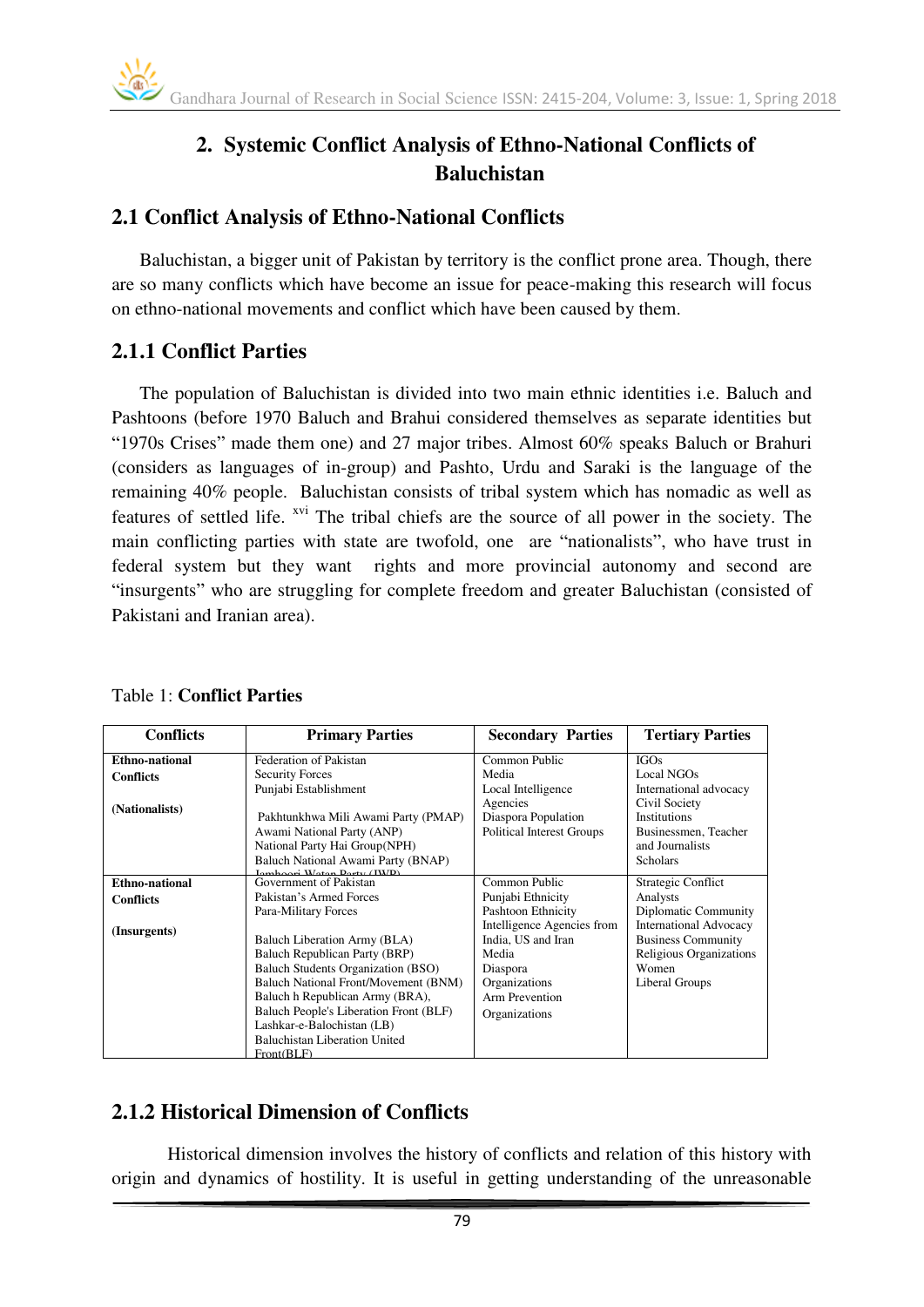behaviours and envisaging the actions and reactions of the actors involved and to keep away from the mistakes of past.<sup>xvii</sup> The conflicts in Baluchistan have a checkered history. The age of ethno-national conflicts is almost same as of the establishment of Pakistan (1947). The roots of the conflict are in the British Period. Because of its geo-strategic importance, as it had links with Iran and a Buffer State Afghanistan, therefore it kept it politically backward, administratively weak and socially divided.

The first tension arose when princely state Kalat decided to remain independent but Pakistan in 1948 forcibly annexed it. The younger brother of Khan Abdul Karim rejected this annexation and launched a rebellion against Pakistani government. <sup>xviii</sup>Following many scuffles with Pakistan Army he was arrested and the rebellion was suppressed. However, it created the sense of deprivation and alienation among Baluchs.

The next rebellion was over the issue of the establishment of One Unit and the imposition of Martial Law in 1958 as a consequence. They considered it as political marginalization and curtailing their autonomy. The Third rebellion known as 'Parari Resistance 1962" was the uprising of Bughti, Marri and Mangal Tribes and it was because of the distribution of Baluch land to services members, establishment of Army cantonment, the lack of respect for the elected members of the said tribes and lack of political and economic development in region. Army attacked by land and by air strikes were also carried.<sup>xix</sup> After formation of province (1970) nationalists formed the government in the province but it was dismissed by the federal government for lawlessness and alleged treachery against the nation. Blouch Rebels including the BSO and Bloch People's Liberation Front started a guerrilla war against army and army reciprocated with assaults, targeting and terrifying the insurgents. The skirmishes continued during Bhutto rule. Zia compensated them by making some investments in infrastructure. The situation remains amalgamation of tense and clam in democratic period but they rose against Pervez Mushraff's Martial Law because of lack of share in mega-projects. The last and recent insurgency which is more for liberation of Baluchistan started in 2006 following the rape of a female doctor (Shazia Khalid) by an alleged army officer and cold response from the army and administration. Nawab Akbar Bughti rose against Government. He along with Balach Murri was put to death which caused a wide speared national movement against government. Large military and paramilitary forces are deployed in the province. Though, democratic governments have tried to address their grievances but failed to address their core issues therefore situation in still tense.

#### **2.1.3 Issues in Conflicts:**

The protracted conflicts in the region have roots in the lack of recognition of the Baluch ethnic group. They consider that they are treated with discrimination as compare to other provinces and other ethnic identities in the province particularly the Pashtoons. Furthermore, they have not been given the liberty of governing over themselves in province and their civil rights are being curbed.

Establishment (Government, bureaucracy and army) considers these groups as those who have individual lusts and have been employed by the foreign powers. They are hurdle in the way of development and peace.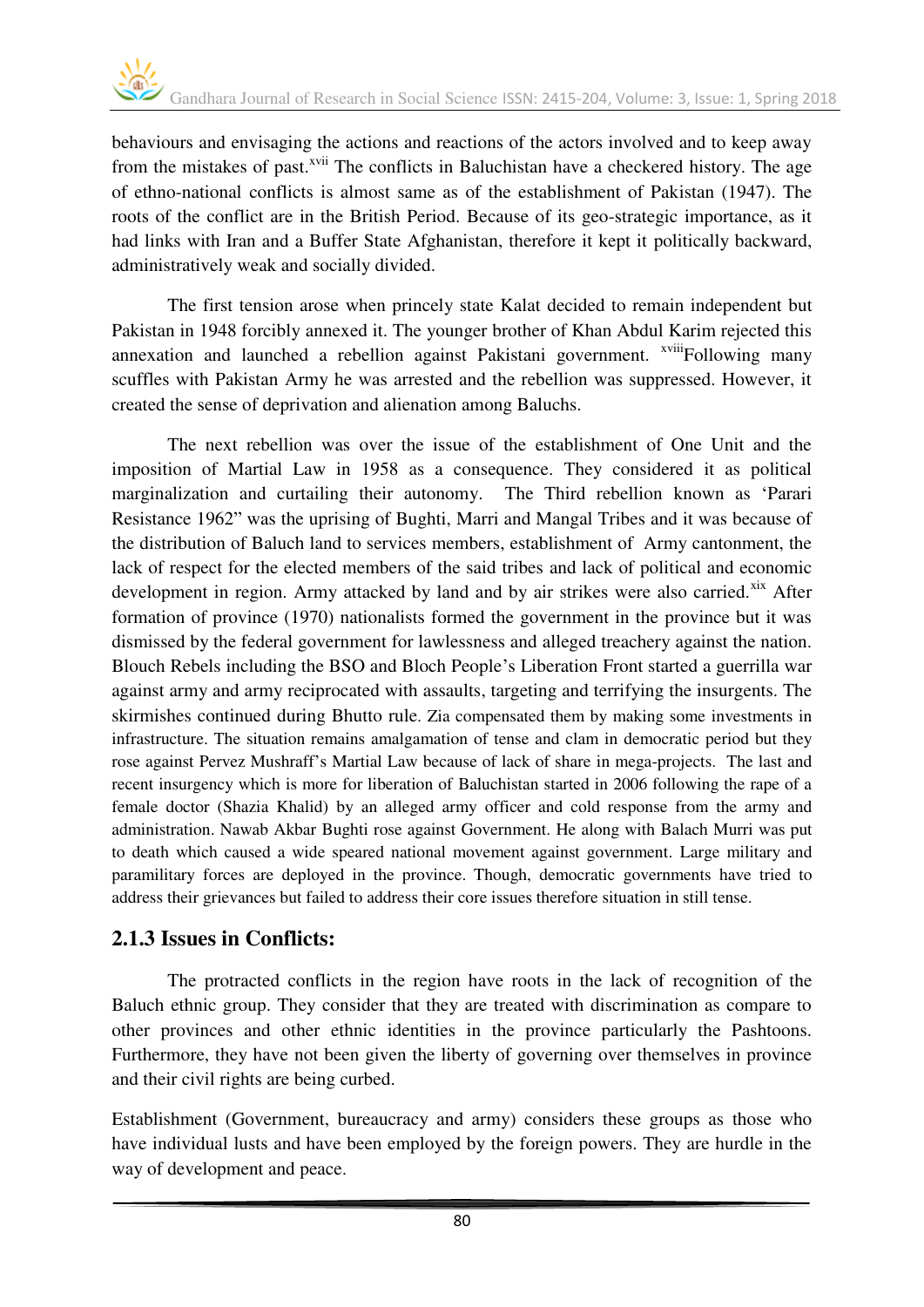| <b>Parties</b>          | <b>Interests</b>                                                                                                                                                               | <b>Needs</b>                                                                                                                                                                                                       | <b>Issues</b>                                                                                                                                                                                                                                      | Means of                                                                                                            |
|-------------------------|--------------------------------------------------------------------------------------------------------------------------------------------------------------------------------|--------------------------------------------------------------------------------------------------------------------------------------------------------------------------------------------------------------------|----------------------------------------------------------------------------------------------------------------------------------------------------------------------------------------------------------------------------------------------------|---------------------------------------------------------------------------------------------------------------------|
|                         |                                                                                                                                                                                |                                                                                                                                                                                                                    |                                                                                                                                                                                                                                                    | <b>Influence</b>                                                                                                    |
| Insurgents              | Independent<br>Baluchistan (Self-<br>determination)<br>Greater Baluchistan<br>(Constituting both)<br>Pakistani and Iranian<br>area)<br>Complete sovereign<br>control of region | Freedom from exploitation<br>Freedom from fear of<br>violence<br>Survival of their ethnicity<br>Survival of heritage<br><b>Cultural Development</b>                                                                | Lack of recognition<br>Low share and lack of control over<br>resources<br>Lack of share in mega projects like<br>Gawarder<br>Marginalization<br>Violence<br>Low share in army and bureaucracy<br><b>Missing Persons</b><br>Extra-judicial killings | Military<br>Insurgency                                                                                              |
| <b>Nationalists</b>     | Provincial autonomy<br>Control over resources<br>Control over<br>administration<br>Share in mega projects<br>employment                                                        | Survival of ethnicity<br>Fulfilment of Economic needs<br>Education<br>Social, Cultural Development<br>Development of Baluchi<br>Language<br>Freedom from fear of<br>domination of internal and<br>external factors | Lack of recognition<br>Marginalization<br>Lack of fundamental rights<br>Powerlessness at provincial level<br>Low share in army and bureaucracy                                                                                                     | Political<br>Agitations<br>Creation of<br>differences<br>between<br>Government and<br><b>Baluchi Ethnicity</b>      |
| Pakistani<br>Government | National integrity<br>National Unity and<br>unconditional patriotism<br>Economic control in its<br>jurisdiction<br>Negative peace                                              | Assertion of its Power and<br>authority<br>Acceptance of state's<br>jurisdiction within the limits<br>of law                                                                                                       | Violence<br>Threat from insurgents<br>Annihilation of state with foreign<br>enemies                                                                                                                                                                | Political<br>Military and<br>Strategic<br>Most recently<br>Economic<br>Concessions<br>Authoritative<br>negotiations |

#### **Table 2 Conflict Issues**

The Aghaz-i-Haqooq Baluchitan Project (AHBP) and other development projects have been initiated and their all demands are substituted but still tensions going on over interests and needs because warring parties are stood at two different positions.

#### **2.1.4 Dynamics of Conflicts**

The dynamics of conflicts are more important in the protracted conflicts than the history and causes of conflicts. The warring parties state VS insurgents and nationalists have different identity perspective and therefore are at different positions. At this juncture there is minor armed conflict (insurgency) with territory is the main incongruity with the insurgents while provincial autonomy in political and economic matters with the nationalists. $^{xx}$  Having failure in the fulfilment of all these demands in letter and spirit they are busy in obliterate peace and attacking on police, paramilitary and armed forces and their instalments on one hand and the government offices, foreigners, Pashtoons and Punjabi settlers on other hand. The educational institutes, PTCL installations and Sui Gas Supply have also been damaged.<sup>xxi</sup> Pashtoons, Punjabi and Hazari ethnicities are the major targets. Punjabi settler dubbed as Punjabi Establishment has been asked to leave home or to die. The struggle is named as "All Baluch Struggle" within and outside of Baluchistan.<sup>xxii</sup> The nationalists have created the sense of deprivation which ultimately helping the insurgents to get recruits. CME in past responded with violence which further intensified the situation. It also tried to neutralize the ethic self-assertion and identity with Islamic appeal. State's confusion over the conflicts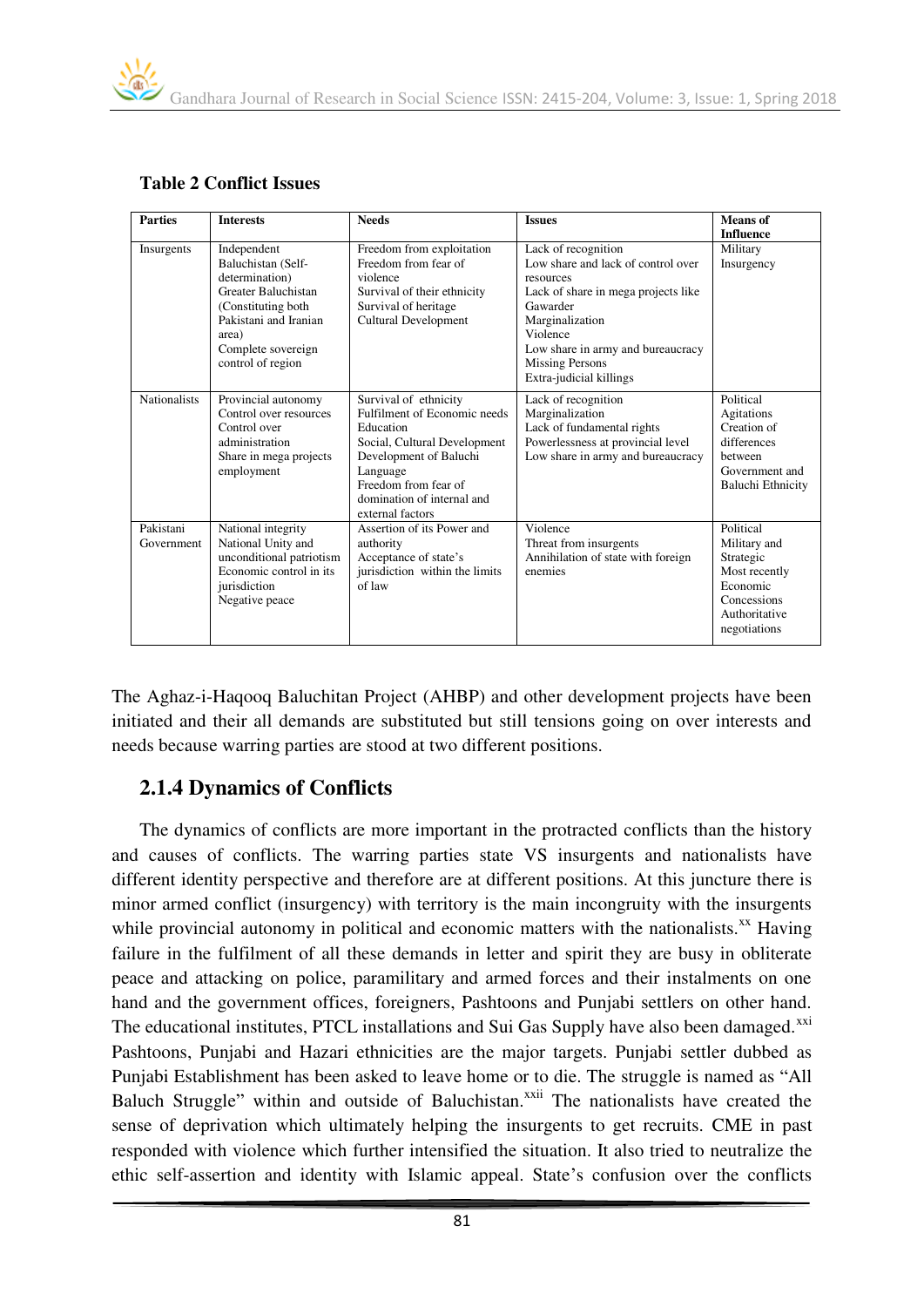dynamics is the biggest hurdle in the way of peace. These conflicts emerged over soft power political and economic issues. Furthermore, Baluch happens to be secular as compare to Pashtoons and their main issues are regional, cultural and linguistic and not religious. <sup>xxiii</sup>

Recently Government responded with rewards and compensation. The 18<sup>th</sup> Constitutional Amendment and NFC Award have assured political and financial autonomy. Other concessions were self control over resources, less interference from centre, education scholarships, share in mega projects and increase of quota in jobs. However, firstly it has become too late and secondly the major issue is the implementation and power to powerless provincial government.

The parties are not willing for compromise and stood at relative gains. The presence of security forces and alleged foreign hand have created more trust deficient and any attempt of negotiation, mediation and reconciliation is treated with misapprehension, therefore antagonism instead of peace goes on.

#### **2.1.5 Structural and Contextual Factors**

The structural factors of the conflict include the political, economic, geographical, social and cultural. Political factors are the sense of deprivation, lack of political rights, undemocratic culture, unitary practices in federation, under representatives in administration and issue of governance. Economically the lack of economic development, sense of deprivation, low standard of living and lack of control over distribution of resources are factors. Social and cultural factors include the issue of survival of identity and language and preservation of land and cultural. The secular ideology of Baluch is undermined with infringement of religious sentiments via Pashtoon tribes. These all factors framed a structure which favour the conflicts and demoralize efforts for peace.

In historical context the Pakistani style of governance was colonial in nature. It has applied the divide and rule style of British and has no trust on the capabilities and loyalty of Baluch. The Baluch resisted and still there is rebellion.

The regional and international context is important for analysis of conflicts because nothing happens in isolation. The proximity of it with Strait of Hormuz, Persian Gulf, Afghanistan Iran makes it a major area of US interest of using it for its Great Game. The Chinese presence with Gawader Port and CEPC creates concerns for US influence in Indian Ocean. India considers Chinese presence as a naval threat therefore wants to destabilise it. Afghanistan in order to get from the Pipeline projects has been involved and supporting one of the insurgent, the grandson of Nawab Bughti.<sup>xxiv</sup>

#### **2.1.6 Interpretation of Parties of the Conflicts**

Interpretation means the narratives of conflicts from the perspective of main stakeholders and the actors. There is always no single discourse in protracted conflicts.<sup>xxv</sup>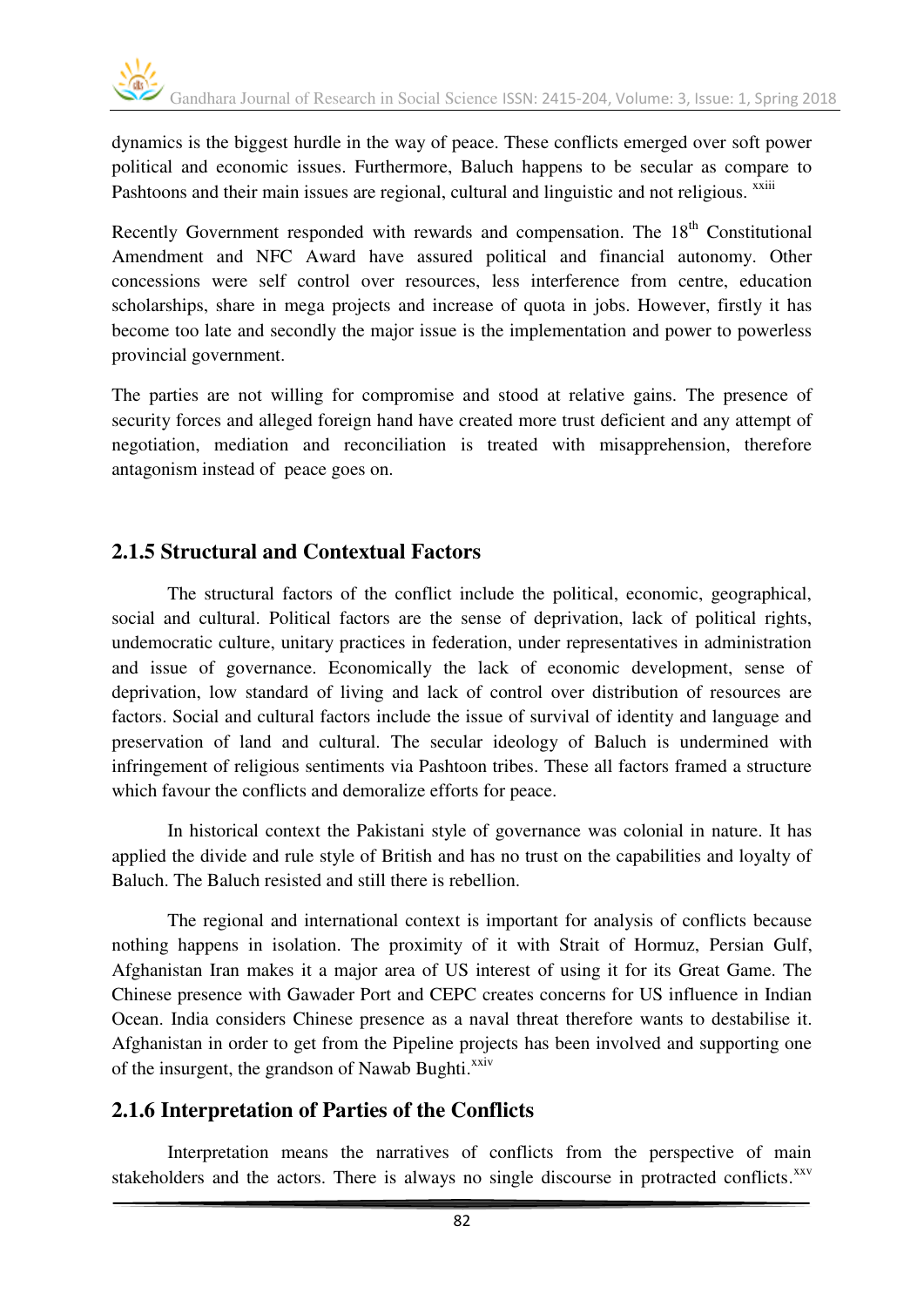The CME developed a narrative of foreign sponsored attempt of India and Afghanistan through their agents of uprising and insurgency for the destabilization of Pakistan.<sup>xxvi</sup> They call it public disorder and low grade insurgency. The actors are dubbed as terrorists and miscreants. The state is of the view it will establish its writ at any cost.

The ethno-national element viewed the State's interference in regional matters as colonial style and political exclusion tendency.<sup>xxvii</sup> They call their movement as self-right, identity seeking and resistance on one hand and freedom struggle and liberation arm resistance on other hand. <sup>xxviii</sup> Furthermore, they believe themselves as nation and not an ethnicity because of their distinguish language, culture, heritage and martyrs and nation can't live under dominance.<sup>xxix</sup>

#### **2.2Strategic Planning for Systemic Interventions in Baluchistan**

The CT of complex protracted conflicts demands a bit accommodating environment for transformation. For Baluchistan some requirements are general while most are specific because of different dynamics of conflict as compare to Sri Lanka and Sudan.

The conflict analysis disclosed the contrasting stands of the parties in conflicts. They have different perspectives of positions and way of resolution of the conflicts. Thus, any proposed scheme or intervention of third party would not be a successful. There is need of reconciliation for peace-making and winning the confidence of insurgents<sup>xxx</sup> as Government has betrayed them after the surrender. For this purpose the reconciliation commission like that of Truth and Reconciliation Commission of South Africa is to be created and amnesty is given to all miscreants. Then there is need of mediator for this reconciliation because mediation creates balance and paved the way for confidence building measures (CBMs), reformation and complete the reconciliation process. <sup>xxxi</sup> Insurgents have no trust on officials and Provincial Government, therefore diverse actors including local, regional and international and possibly the strong US as it is insurgents' demand. The empowerment of democratic leaders is also essential because insurgents have lack of confidence on military and bureaucracy because of their methods of violence as solution for conflicts. Furthermore, transparent elections, democratic culture and implementation of AHBP (2010) would create sense of empowerment and equality. The successful deal will create the environment where peaceful construction of relation would be possible.

#### **2.3 Engagement with Key stake Holders in Baluchistan**

The engagement with the stakeholders demands a more rational approach for Baluchistan and the current state of watch and hit from both sides is to be replaced with the negotiations, dialogues and compromises. The country's preceding attempts at peace-making in Baluchistan did not encourage CBM because security forces treated with brutally which has succeeded simply in intensifying conflicts. The military's strategy of resolution is force therefore it should have secondary role while the primary role is of main conflicting parties the government and ethnic groups. Nationalist have always ready for dialogue even insurgents have also emphasised for peaceful political solutions.<sup>xxxii</sup> The PPP Government set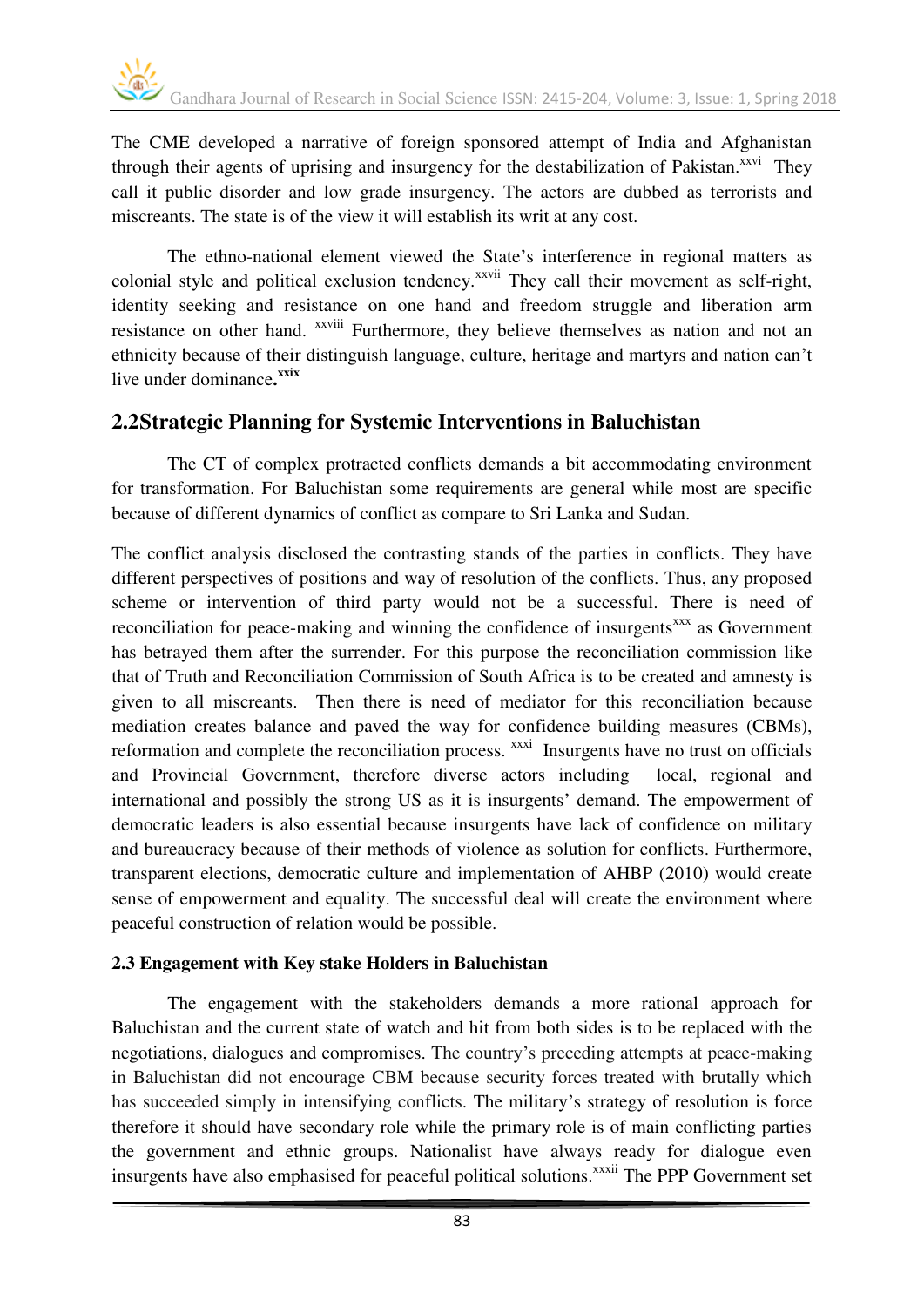up a dialogue process for operational, administrative, developmental, political and legal frameworks but because of having powerless provincial government, unrealistic deterrence and lack of mediation it could not bore fruits. However, the PML-N government has recently publicized a theoretically more compound policy to deal with everlasting violence and the worsening law and order confronts. This policy has witness 2000 surrender insurgents in 2016 onwards and return of exile leaders and other are also invited to return back to country. <sup>xxxiii</sup> In addition 500 more surrender in front of CM in May 2017. <sup>xxxiv</sup>, UN assured its part in assistance and dealing with the conflicts.<sup>xxxv</sup> The regional actor China and Europe Union have also wished to be dialogue participators. There is need of engagement of national, regional and local peaceful spiritual leaders, civil society, NGOs, peace builders and human right activists with main stakeholders.

#### **2.4 Mobilization of Peaceful Agents of Peaceful Change in Baluchistan**

The peaceful agents have also to be mobilized for their supportive role for the peacemaking and peace-building. Baluchistan society, though offers a very little role for women but from last few years they have been participating in agitation against violence, human rights maintenance and recovery of missing persons.<sup>xxxvi</sup> Local and national NGOs like Azat foundation which is working for human rights and Harboi Development Organization which is working for development and peace. These NGOs may be deployed for specific peace creation. Civil society which is main agent in the modern peace building is to be made more strong and motivated still in Baluchistan in spite of difficulties they have launched many programs of development, welfare, health, education and negative peace in some districts, there is need to extend them in all province.<sup>xxxvii</sup> Side by side there is need of close contact and creation of national feelings in Diaspora population. The second element is to be empowered to influence the common public. The awareness campaigns are to be launched from print and electronic media, text books and social media for the values of democracy, peace, no-violence and national integration, so that the students and polarized youth would have a little or no sympathy for insurgents but with the peace and peace builders. These groups should also untie against the atrocities of state and security agency for peaceful environment.

#### **2.5 Conflict Transformation of Ethno-National Conflicts of Baluchistan**

The underplaying assumption of the conflict transformation is that the potential of peace building already exist in the specific community or region and it is rooted in its traditional culture. It also recognises that it is more than the win-win outcomes and reframing of positions. It calls for the "a process of engaging with the transforming the relationship, discourses and interests and if necessary the very constitution of the society that support the constitution of violent conflicts." XXXXVIII The following is the "CISS" of SCT.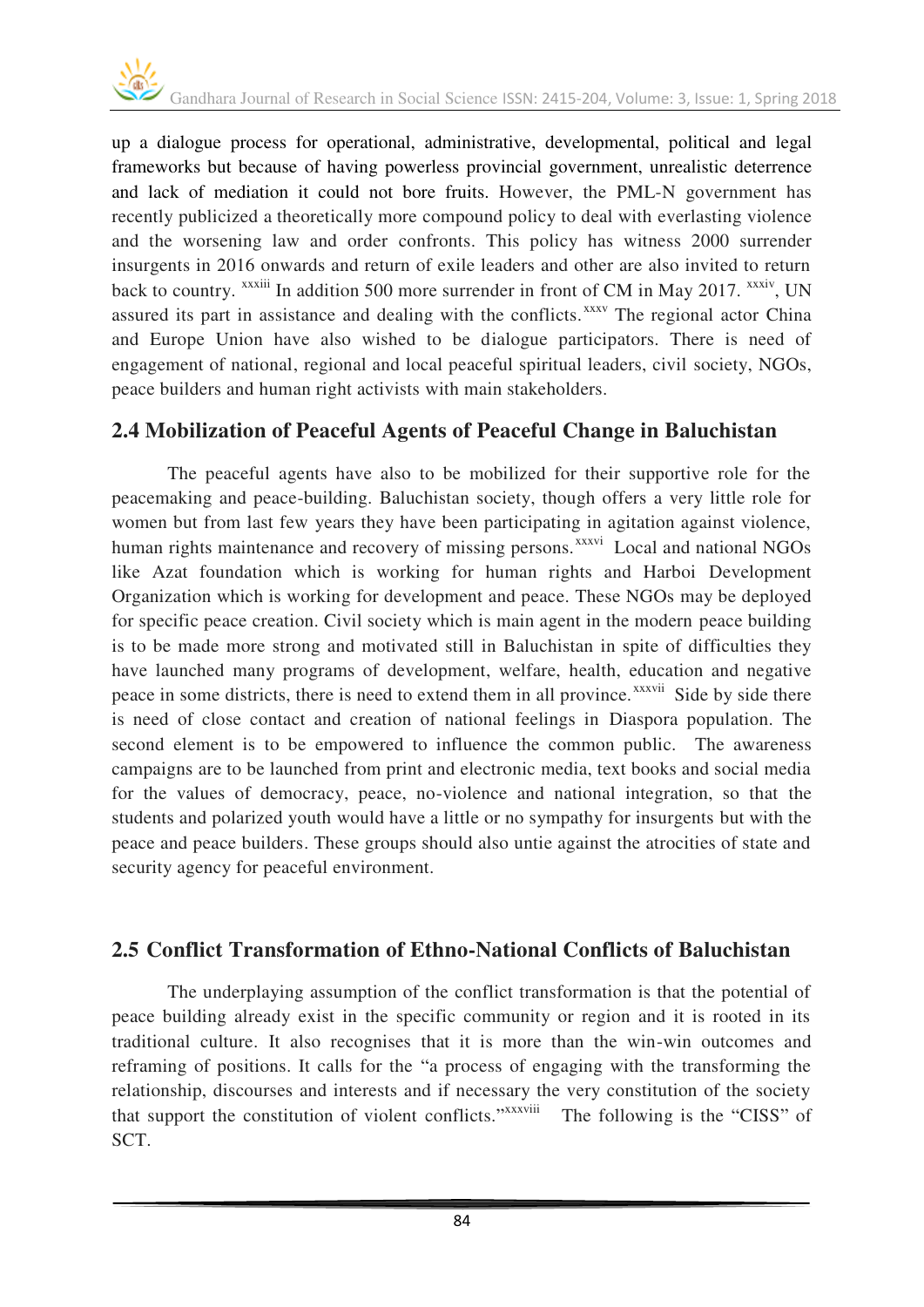#### **2.5.1 Actor's Transformation**

According to Miall the Actor's Transformation mean the changes of goals or decisions to seek peace or changing of leadership and supporter of political parties which make crucial for transformation.

The actor's transformation failed world over until generally, until the prior reconciliation process and mediation and support of the international community. The reconciliation process is in progress in Baluchistan and authorities claims of insurgents' surrender and the return of nationalist leaders to the province. This process will develop the trust of the miscreants on system and will changes their attitude and behaviour. The general approach to the conflicts of state is faulty and presence of bureaucrats and military actors and their solutions have given nothing but mistrust to Baluchs.<sup>xxxix</sup> So, only police is to be left for security of peace-planners and actor of mobilization. As security forces have hate for insurgents because of direct confrontation therefore they should be replaced with politicians' and political parties and conflict is not to be taken war against state. Insurgents want to live within the province $x_i$  but with autonomy and control over resources. SRBP reforms are necessary for federation and more special autonomy is to be given to them. It will build trust, affection and nationhood and urge to live within federation. Present approach of aggression is to be replaced with equal treatment, trust-building and slogan of reform and transform. Furthermore, their today's narrative that they can't get a separate state is highlighted more. The goal of the state of establishment of its writ is to be substituted with welfare and adjustment <sup>xli</sup>of the marginalized people. The continuous dialogue with the mediation will leave past behind and develop a constructive change in thinking, personality and attitude of the warring parties By this the conflicting parties would change their goals, position, and behaviour. The state's position and goals will also be changed with changing behaviour of miscreants. The Chief Minister of the province has also emphasis on intellectual and political means and also the adoption of British-Irish Approach of negotiation with the insurgents than to kill everyone like that in Sri- Lanka.

#### **2.5.2 Structural Transformation**

To Miall conflict structure means the structure of the conflicts that makes the incompatible goals and relations and creates issue between warring parties. In other words it's mean the society or state in which the conflict is ongoing.

In Baluchistan political, economic, social and cultural deprivations have created the conflict structure and incompatible goals and positions between insurgents and the civilmilitary establishment. The nationalists feel alienation and exclusion from the society and state. The past authorities responded with stick which made the structure more firms. The package of AHBP and subsequent development projects like ingenious and foreign scholarships, jobs and CEPC Spoils have alter the context now.

Government also announced recently the"Equalisation Development Package" with the objective of uplifting the ordinary Baluch with the provision of gas supply, health,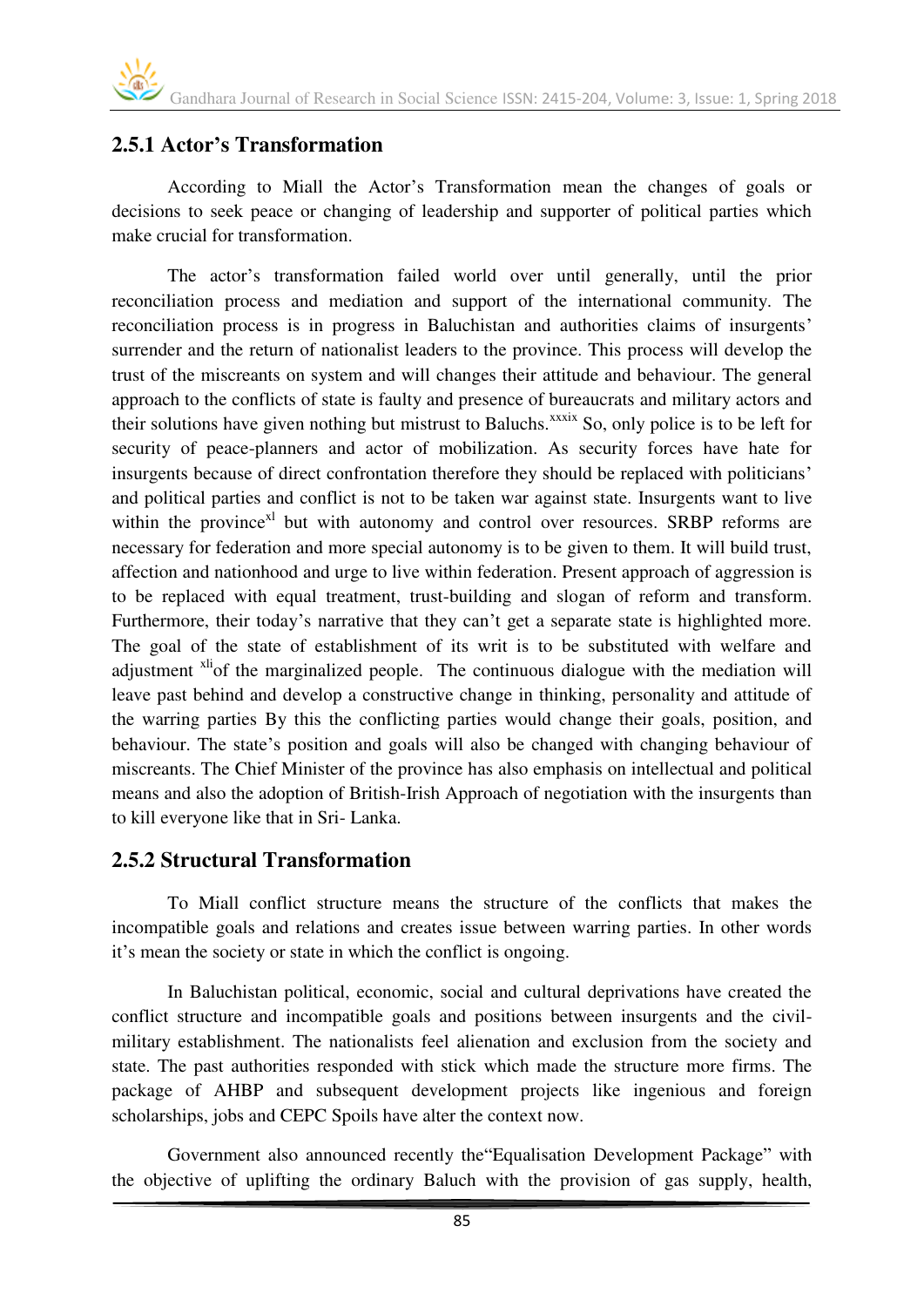education and clean water for ordinary Baluch. Authorities also announced the new package "Prosperous Baluchistan" for the progress and development of the province.<sup>xlii</sup> The amnesty for the pro-independence have also been announced which helps in surrender of thousands of insurgents. <sup>xliii</sup> These developments have cracked the old structure a little but still warring parties are at different subject positions. For political, administrative and economic issues a true federal system as envisages in amended Constitution and the reforms outlined in "BRB" to be implemented and greater inclusion of Baluch in the army, bureaucracy and judiciary. The collected tax revenue is equally distributed among provinces, the local people should have control over resources and mega projects would create a better infrastructure and job opportunities for Baluch.<sup>xliv</sup> Along with this liberty in cultural, ideological, spiritual and linguistic promotion, health facilities, more promotion of education and uplifting of rural population<sup>xlv</sup> is also required for survival of their identity and the transformation of conflictive structure.

#### **2.5.3 Context Transformation**

Context change refers to the change in time and place which changes the perception of each party about the situation of conflict.

The effort for development packages and their partial implementation and the revival of civilian institutions have changed a bit the historical context of colonial style mistrust is transforming and participating in democratic process. Many have lost heart because they felt they can't get their destiny. <sup>xlvi</sup> The insurgents are reducing and so is the case with insurgency. They are also now being trapped in global war of terrorism first they killed the soft victims Punjabi doctors, teachers and other professionals, therefore they losing support from both side one side they are terrorists and on other side "ISI Agents".<sup>Ivii</sup> Iran is also taking back its support because of the slogans of "Greater Baluchistan" which also includes Iranian areas. China has stakes in the proposed Pak-Iran Gas Pipeline Project, therefore it is working for Baluchistan's stability and it also pressurizing the establishment to come to resolutions. The landlocked Afghanistan and Central Asians keeping silence because of the presence of China and it has also created the rough stability with India as well. The present context is creating the peaceful structure.

#### **2.5.4 Issue Transformation**

 Issues mean the visible and invisible reasons of conflicts and issue transformation is the reformulation of positions over the conflict and the way they adopt for redefining and reframing positions for conflict resolution. An unprecedented reconciliation environment based in basic issues is going on in the province and government is holding and inviting for dialogue to both the nationalist and dissidents. $x^{\text{lviii}}$  The long standing issues of recognition, political and economic autonomy have been addressed in the "BRB." Government in ongoing reconciliation process have adopted three fold program of reducing operations, recognizing locals, accepting their right to resources and enough economic, social and education drivers.  $x$ lix The Baluchistan's share in federal revenue is increased from 5.1% to 9.09%. 15000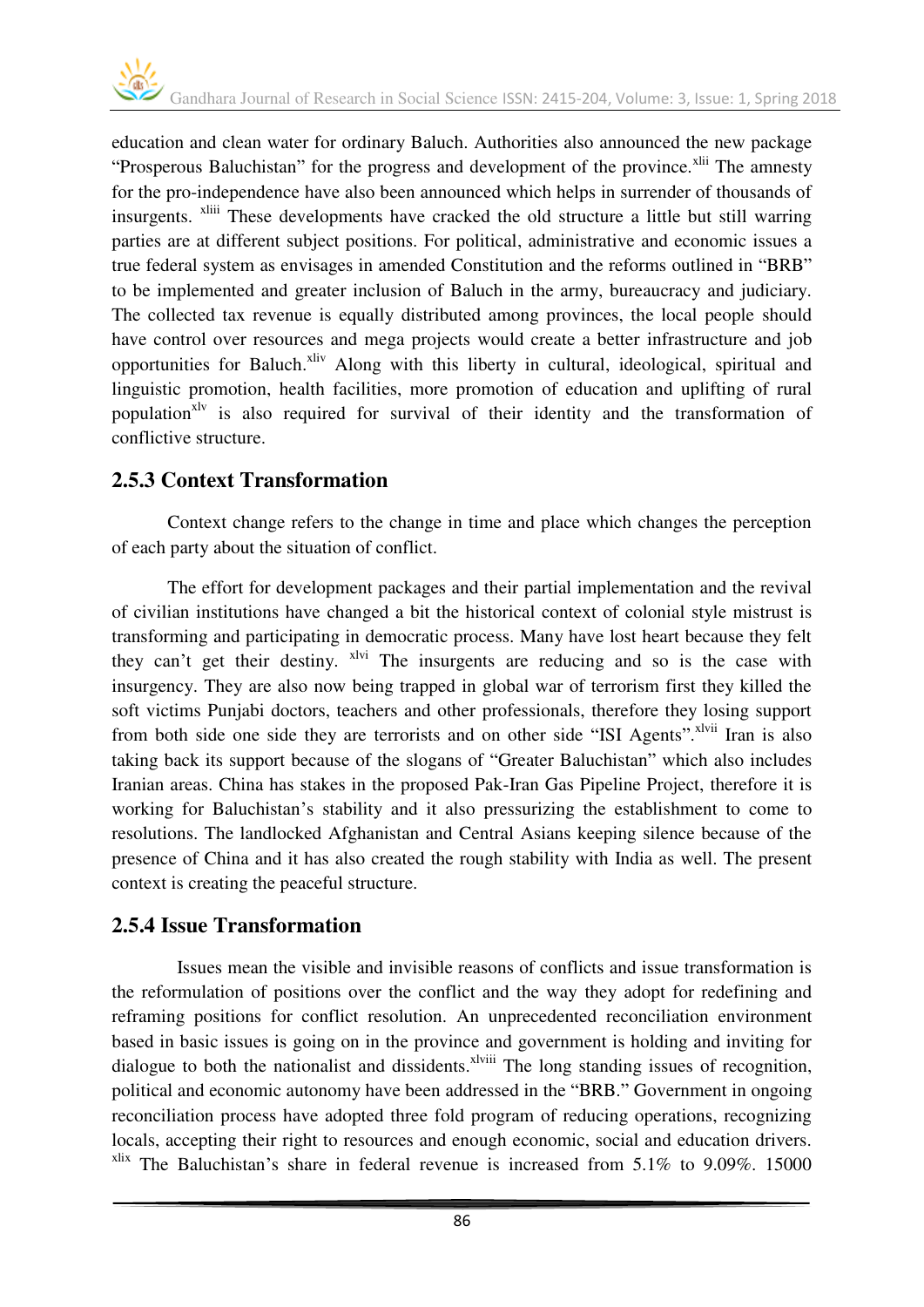people inducted in internship programs, 5000 jobs created by federal government and in all mega projects from scale 1 to scale 16 would be local population. The new cantonments at Sui and Kohlu have been stopped. The judiciary has taken sui-motto action and civil society is continuously protesting over the missing persons and a judicial commission have been formed for investigation of missing persons.<sup>1</sup> FC has been placed under provincial government.<sup>li</sup>. These all have balance the issues a bit but there is need of self government, special autonomy, more share in army, bureaucracy and in national politics so that their identity is to be recognized. Human rights activists and civil society would set free to function for promotion of human rights. There should only be regional right of employment in all mega and national projects like CEPC and Gawarder Port, in non-technical jobs. As the proceeding governments has allowed them to rule even though they don't have simple majority the real power is to be given to them and their mandate is to be respected both by CME. They should have supply of gas and reality in oil and gas revenue. For issues which state is facing they are the after-shocks of creation of conflict structure and once the issue have been resolved they would also be resolved.

#### **2.5.5 Personal/Elite Transformation**

To Miall it's meant the changes of perspectives, changes of heart and will and gesture for conciliation.

The old state's perspective and discourses of foreign agents, anti-Pakistan and miscreant for ethno-nationalists have been termed even by military analysts as negative. <sup>lii</sup> The hate should be with crime and not with the criminals, they should only be reformed. The insurgents' perspective of state domination, colonial style, lack of share has also been weakened because of compensation of state in recent years. The ego just leads to destruction, with this compensation they have to return for compromise. Transformation demands the compromises and bargaining is required over the parties' ideologies, issues, past myths. Empowerment and recognition and multilevel dialogue transform the elites. There is shift and new common perspective is developing which more is leading to "integration and peaceful co-existence". The past's insurgents have been surrendering or becoming a bit dysfunctional outside of Pakistan. The military personnel's because of political and international interest are becoming less influential. The insurgents want to live within Pakistan if favourable concessions are to be provided while nationalists have more federalist leanings than prior 2006 environment. The late but needy involvement of judiciary, international leaders, global NGOs and other organizations and local civil society have been moulting the opinion, will and heart of the conflicting parties. The workers of nationalist parties, supporters of insurgents and security forces would be educated and trained so that they have a balance, peaceful and plural approach to Baluchistan problem. The training, workshops, education, international advocacy, support of friends and involvement of local civil society and peace builder may further reform them.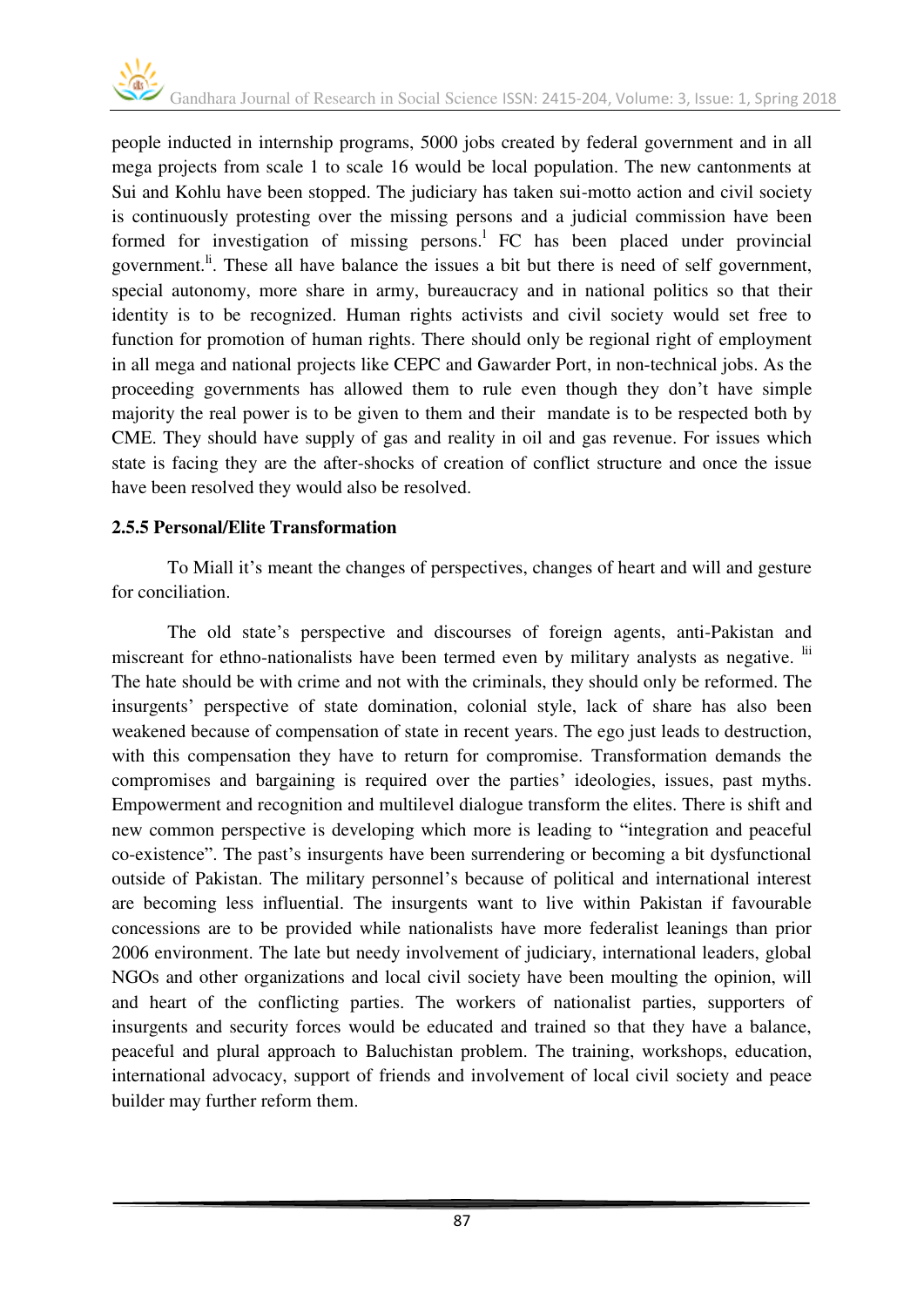# **3. Concluding Remarks**

SCT approach has provided the essence of dynamics, parties' perspective, visible and invisible drivers and structures which favoured conflicts in Baluchistan. The structure for CT has been developed over the logical SCA analysis. CT method has explored the appropriate strategies and policies for solutions and frameworks of the re-development of constructive relations from destructive relationships in Baluchistan and the recent environment of reconciliation and mediation have been supportive. To sum up, this study concludes that sustainable peace can replace the conflicts if policy makers and peace-builder adopt the SCT approach of this research for ethno-national conflicts in Baluchistan and to conduct many more researches like this.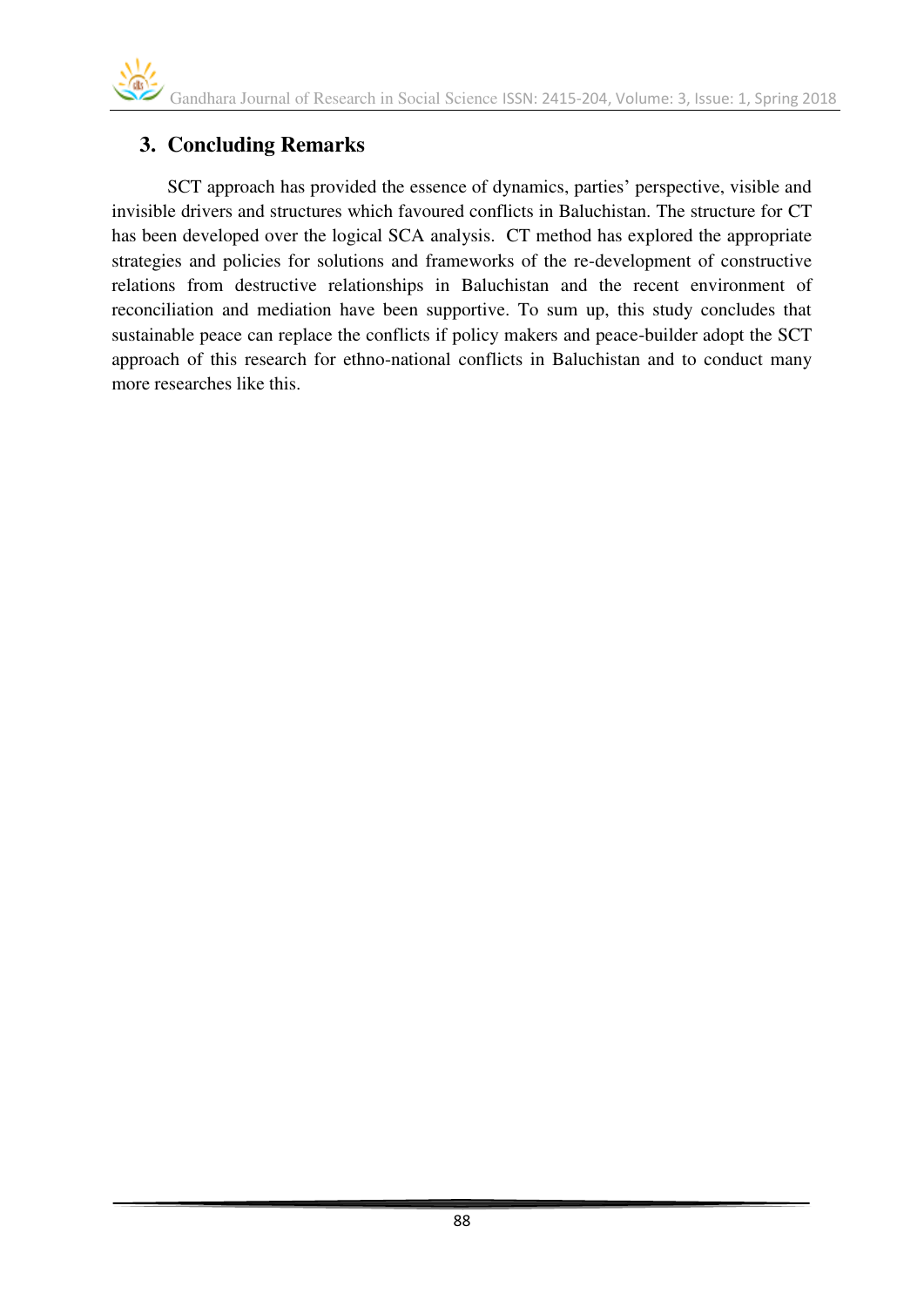

#### **End Notes**

 $\overline{a}$ 

<sup>i</sup> Oliver Wils et.al, *The Systematic Approach to Conflict Transformation: Concepts and Fields of Application* (Berlin: Berghof Research Center for Constructive Conflict Management, 2006), 7-8. ii Ibid.

iii Berghof Foundation for Peace Support, *Systematic Conflict Transformation: Guiding Principles for Practitioners and Policy Makers Working on Conflicts* (Berlin: Berghof Foundation for Peace Support, 2006), 5.

iv Ibid, 9-15.

v Norbert Ropers, *Systematic Conflict Transformation: Reflecting on the Conflicts and Peace Process in Sri Lanka* (Berghof Research Center for Constructive Conflict Management, 2008), 6-7.

vi Thania Paffenholz, *Designing Transformation and Intervention Process* (Berlin: Berghof Research Center for Constructive Conflict Management, 2004), 4.

<sup>vii</sup> Berghof Foundation for Peace Support (2006), 9.

viii Ibid, 12-13.

ix Ibid, 15-16.

 $x$  Ibid, 17.

xi Louis Kriesberg, "The State of Art in Conflict Transformation," *Advancing Conflict Transformation(ed.)* Austin Beatrix, Fischer Martina, and Hans J. Giessmann (Farmington Hills: Barbara Budrich Publishers Berghof Handbook , 2011): 59

xii Myhammad Ejaz, "Sustainable Peace Building Paradigm: A Critical Study of Conflict Transformation," *Kunhar*, 2018.

xiii Raimo Vayrynen (ed.), *New Directions in Conflict Theory: Conflict Resolution and Conflict Transformation* (London: Sage Publications 1991), 4.

xiv John Paul Lederach, *Preparing for Peace: Conflict Transformation across Cultures* (Syracuse: Syracuse University Press, 1995), 08; John Paul Lederach, *Building Peace*: *Sustainable Reconciliation in Divided Societies* (Washington D.C.: United States Institute of Peace, 1997), 31. xv Ibid, 8-10.

<sup>xvi</sup> Rehana Saeed Hashmi, "Baluch Ethnicity: An Analysis of the Issue and Conflict with State," *Journal of Research Society of Pakistan* 52, no.1 (2015): 63.

xvii Paul Wehr, *Conflict Regulation* (Boulder: Westview Press 1979), 27.

xviii Paul Titus and Nina Swidler. "Knights not Pawns: Ethno-Nationalism and Regional Dynamics in Post-Colonial Baluchistan", *International Journal of Middle East Studies* 32, no. 1 (2000): 50.

xix Rehana Saeed Hashmi: 69-70.

xx Muhammad Feyyaz, "Constructing Baluch Militancy in Pakistan," *South Asian Journal* (2013): 120.

xxi Ibid.

xxii Pakistan Institute for Peace Studies, *Conflict and Insecurity in Baluchistan: Assessing Strategic Policy Options for Peace and Security* (Islamabad: Pakistan Institute for Peace Studies, 2010), 4,12,21 &33.

xxiii Selig Harrison, "Ethnicity and Politics in Pakistan: The Baluch Case," in John Hutchinson and Anthony Smith, (ed.) *Ethnicity* (New York: Oxford University Press, 1996), 229; Tahir Amin, *Ethno-National Movements of Pakistan*, (Islamabad: Institute of Policy Studies, 1988), 57.

<sup>xxiv</sup> Pakistan Institute for Peace Studies, 39.

xxv Norbret Ropers and Mathus Anuvthudom, "A Joint Learning Process for Stakeholders and Insider Peace builders: A Case Study from Southern Thailand," *Asian Journal of Peace Building* 02, no.2 (2014): 283.

xxvi Syed Ejaz Husain,, "Terrorism in Pakistan: Incident Patterns, Terrorists' Characteristics, and The Impact of Terrorist Arrests on Terrorism" available at http.y/repository.upenn.edu/ edissertations/rgo, P.38 cited in Muhammad Feyyaz: 119 (accessed February 03, 2018)

xxvii Ahmed Naveed Noormal, "Root Cause of Conflicts in Baluchistan," https://www. beyondintractability.org/library/root-causes-conflict-baluchistan-pakistan (accessed February 10, 2018).